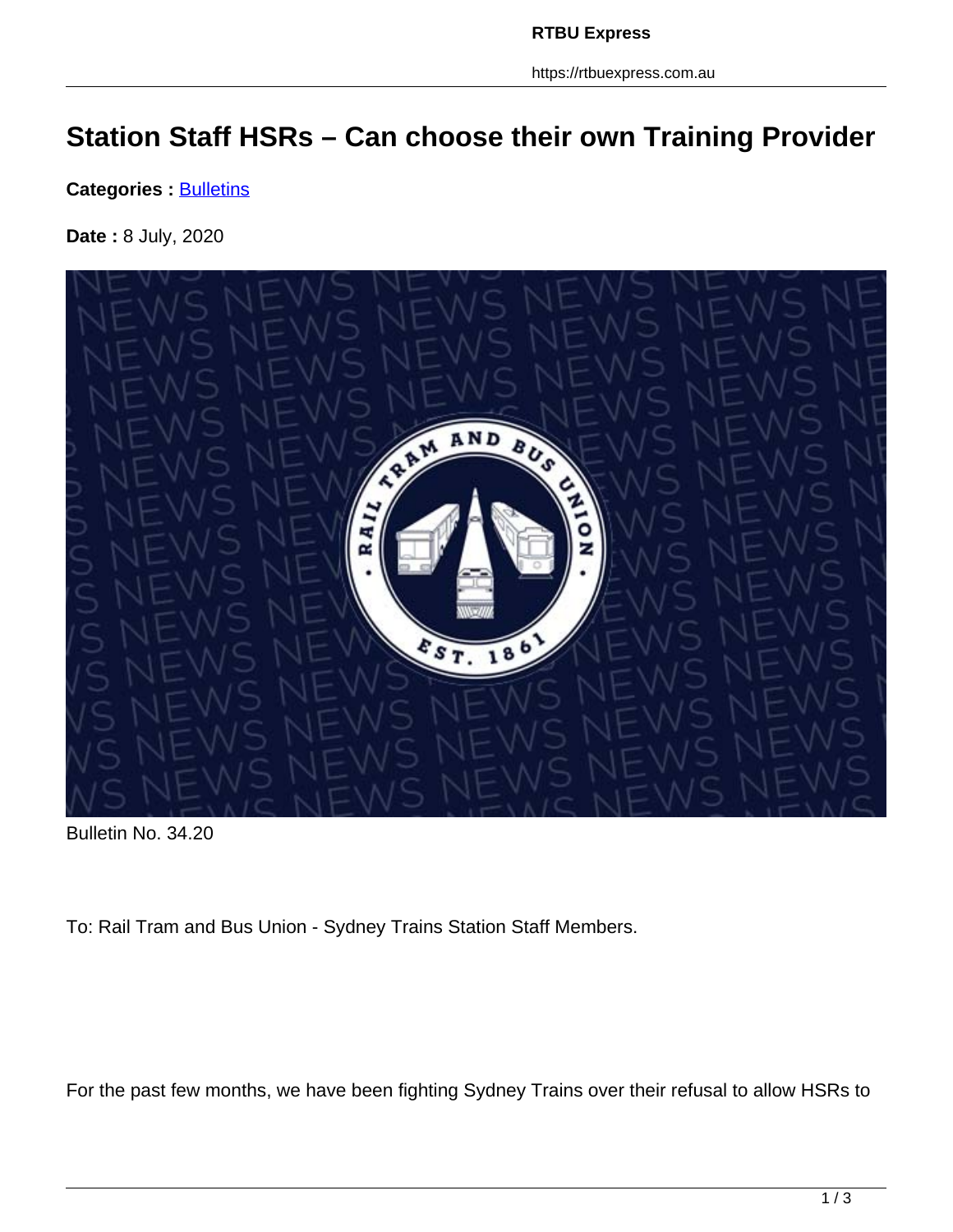choose their own preferred HSR training provider, which is their legal right.

HSRs need to be able to choose the best training providers for their important work. Under Section 72 of the WHS Act 2011, Sydney Trains must let HSRs choose the Registered Training Organisation (**RTO**).We advised Sydney Trains that there have been amendments to the WHS Act which made it clear that the HSR is entitled to choose their own training provider. These changes were made to to minimise disputes between the PCBU and HSRs over choice of training providers so that HSRs would receive their training promptly and carry out their roles effectively.

Day after day the HSRs have stood together with their delegate Terry Johnson telling Sydney Trains management that they wished to be trained through the ACTU and SafeWork accredited RTO, HOSTA. Time and time again Sydney Trains rejected this and asked HSRs to choose a provider from their procurement list. Our delegate and the HSRs stood strong and Sydney Trains eventually agreed to meet with them.

At the meeting Sydney Trains finally conceded and the HSRs who requested HOSTA as their training provider are now allowed to be trained by them. This is a big win because HSRs stood collectively together and exercised their rights.

We would like to congratulate all HSRs for their dedication and determination in pursuing this matter.

This would not have been possible without members sticking together!

Any questions, queries, or concerns please contact your organiser on (02) 9264 2511.

If you are not an RTBU member**, JOIN THE UNION TODAY**! Together we are stronger!